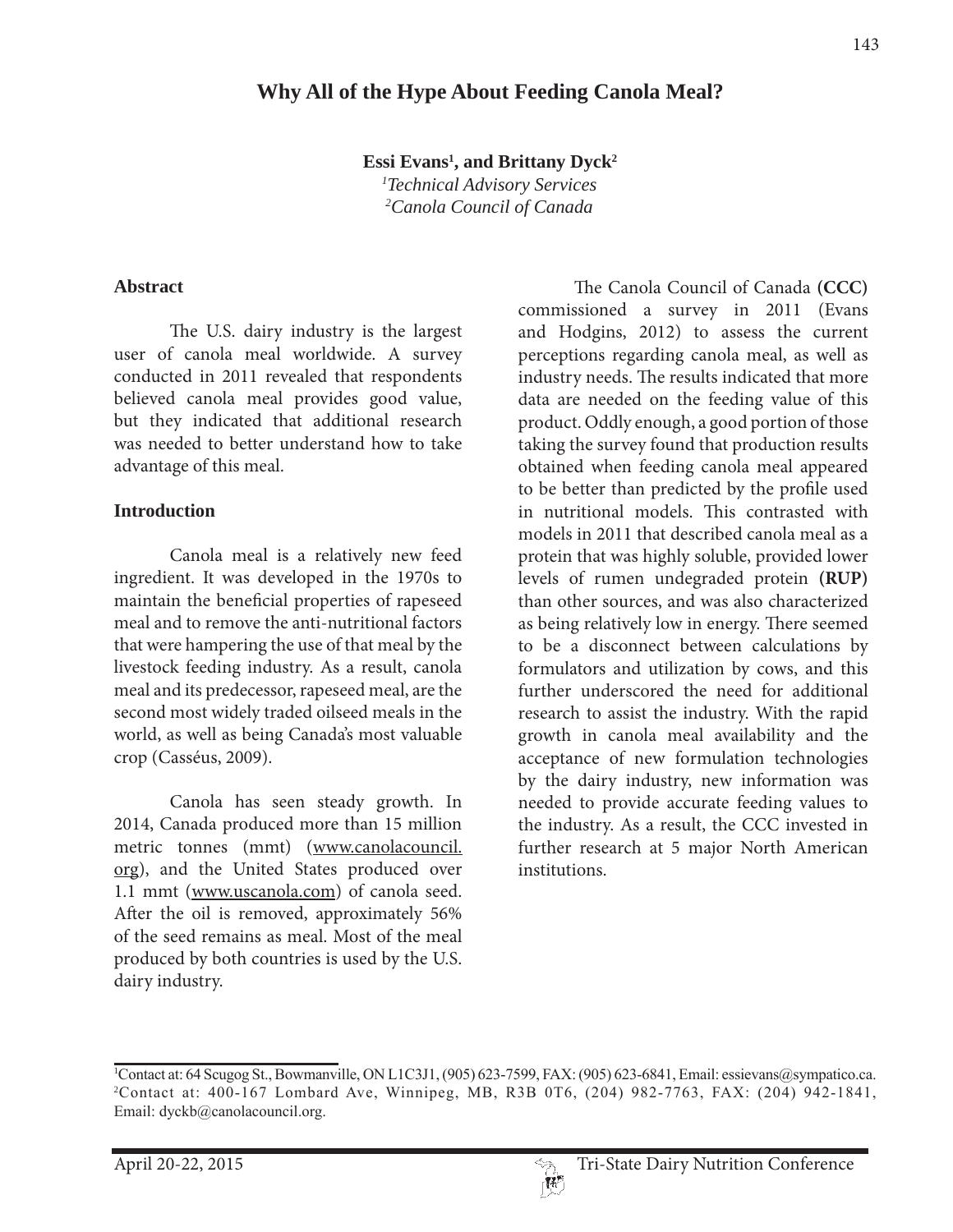### **Review of Recent Findings**

*So, who is right? Results from recent metaanalyses*

 A meta-analysis is a statistical procedure for pooling results from several studies and getting a fuller picture of what may be taking place. This approach is also useful for pinpointing where additional research resources need to be directed. How the results are used is determined by the questions asked in the first place.

 Huhtanen et al. (2011) wanted to know how increasing ration protein using either soybean meal or canola meal compared for dairy cows. Was one meal superior to the other? Their dataset consisted of 292 treatment results published in 122 studies, carefully restricted to include only studies in which increasing protein in the ration was accomplished by adding canola meal as compared to soybean meal. For each additional pound of protein supplied in the diet, milk production increased by 3.4 lb with canola meal, and 2.4 lb with soybean meal, showing a 1-pound advantage for canola meal. The researchers found these results puzzling; they suggested that the RUP of soybean meal relative to canola meal was overestimated and that canola meal could replace soybean meal.

 Martineau et al. (2013) posed a somewhat different question. The researchers looked at the effects of replacing protein in the diet from several vegetable sources of protein by using the same amount of protein from canola meal. There were 49 different peerreviewed trials included in the dataset that they used. The average amount of canola meal tested was 5.1 lb, with the feeding level from 2.2 to 8.8 lb in the various studies. At the average level of inclusion, canola meal increased milk yield by 3.1 lb when all the protein compared were

considered, but only by 1.5 lb when canola meal was substituted for soybean meal. Milk protein yield followed the same pattern. Once again, canola meal appeared to be superior to other protein sources when included at the same level of protein.

 The same group of researchers (Martineau et al., 2014) then conducted an additional meta-analysis study to compare canola with other proteins with respect to concentrations of plasma amino acids. The responses in these studies proved that canola meal increased plasma concentrations of total amino acids, including total essential and all individual essential amino acids, more so than other vegetable protein meals. Furthermore, blood and milk urea nitrogen concentrations were decreased. This meta-analysis strongly suggests that canola meal feeding increased the absorption of essential amino acids, which was responsible for the increased milk protein secretion and the increased protein efficiency.

### *Something is off. How in the world do you calculate RUP?*

 Based on most of the models available, canola meal should not be supplying enough RUP to increase the amino acids available to the cow that were revealed by the last meta-analysis (Martineau et al., 2014). If the same amount of protein is supplied by several vegetable protein sources, but plasma amino acids and milk protein yield are higher with canola meal, then the value being ascribed to it must be wrong. Could something be wrong with the methods used to determine RUP? This could have an impact on how diets are formulated.

 Of the various models available, the National Research Council (2001) protein evaluation scheme bares similarities to other methods, but it is the least tedious to review.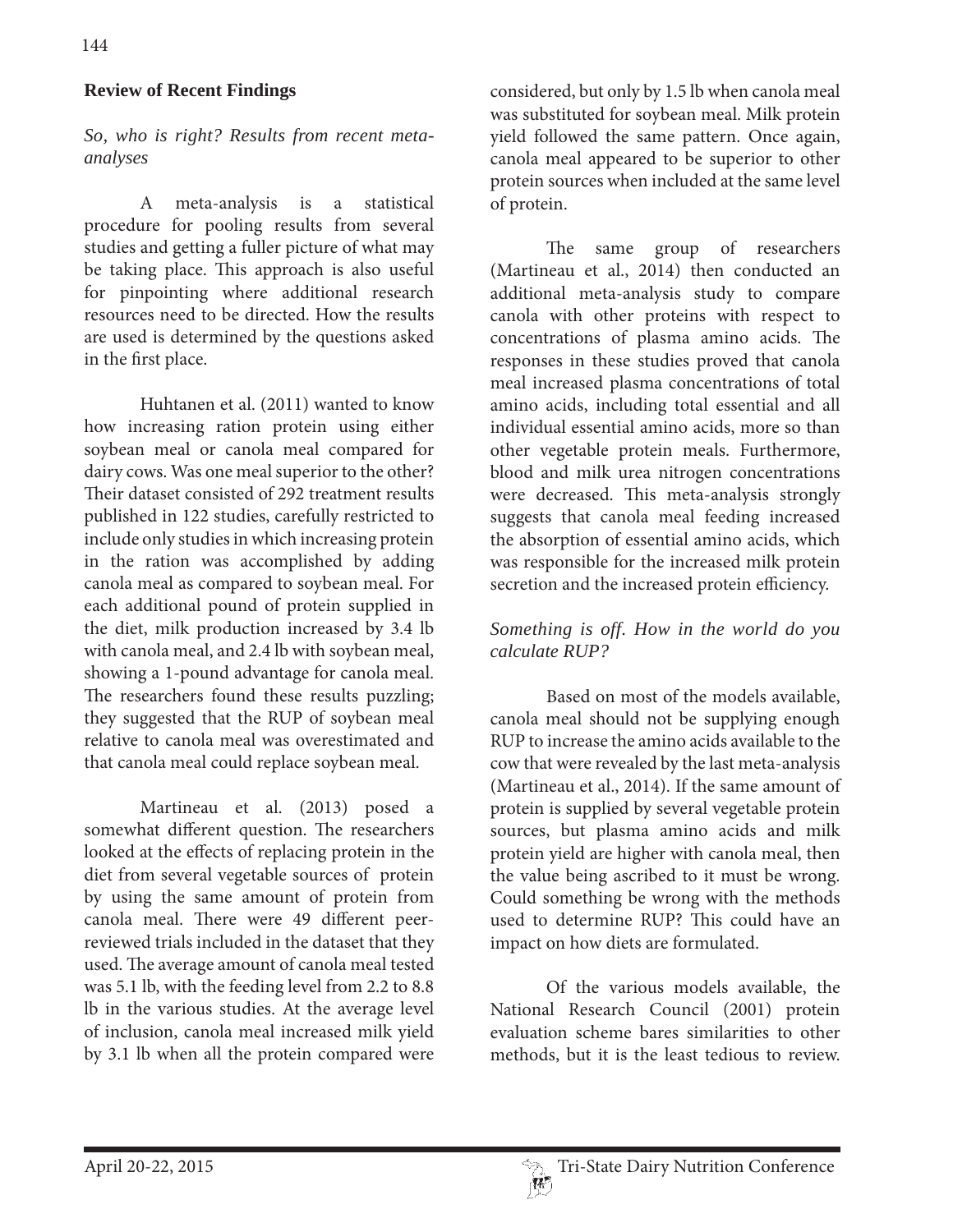The A fraction, determined as soluble protein, is instantly degraded in the rumen and is not available to supply amino acids as RUP. The C fraction is unavailable and indigestible, and by definition, not degraded in the rumen at all. The B fraction is calculated as the difference (100 –  $(A + C)$ ). Some of this fraction is degraded in the rumen and some becomes RUP. How much of that becomes RUP depends on the rate that the fraction is solubilized by rumen microflora (the rate of digestion (Kd)), along with the rate of passage of particles out of the rumen (Kp).

To put this in terms of an equation:

 $RUP = B$  fraction \*  $(Kp/(Kd + Kp) + C$  fraction

 It is important to note that the calculation assumes that the entire portion of the A fraction that becomes soluble in the rumen is degraded there and does not contribute to RUP. Some other models calculate that most of the soluble fraction is degraded in the rumen. These models give the A fraction a very high rate of degradation, from 100 to 500%/hr. With such high rates, very little solubilized material would get past the rumen. Newer research suggests that this is in fact not true.

Table 1 provides a case in point. Swedish scientists Hedqvist and Udén (2006) elegantly demonstrated that proteins could be soluble but may not be degraded. These scientists measured the Kd rates on the soluble fraction of the crude protein and found that these Kd rates are actually quite variable among ingredients. Does this matter? The results clearly show that it does.

 Hedqvist and Udén (2006) determined that the portion of the soluble protein that does not break down leaves the rumen with the liquid outflow and contributes to the fraction described by the National Research Council

(2001) as RUP. The effective protein degraded — or the amount that is actually degraded in the rumen — varied from more than 70% of the protein for wheat distillers' grains and soybean meal, to under 50% for canola meal (or rapeseed meal) and flax meal (Table 2). These calculations show that on a meal basis, canola meal actually does contain a high amount of RUP, just as the researchers concluded from the meta-analyses.

# *Results from newer feeding experiments*

 Research conducted at the U.S. Dairy Forage Research Center by Broderick et al. (2012) evaluated the variability of canola meal based upon the source. The type of equipment used to extract the oil and the techniques used can have an impact on the value of the protein to dairy cows. These details can be used to optimize meal production parameters. The researchers also looked at how proteins degrade in the rumen and are re-evaluating the use of traditional in sacco methods.

 An interesting study conducted by Brito and Broderick (2007) compared lactational performances of cows given 17% diets in which supplemental protein was supplied by urea, soybean meal, cottonseed meal, or canola meal (Table 3). It was expected that the urea diet would supply the least RUP. Unexpected was the fact that the soybean meal diet provided less RUP than either cottonseed meal or canola meal. Cows given the canola meal diet at the same level of protein produced 2.0 lb/day more milk than their counterparts that were given soybean meal.

 Continuing in this vein, Faciola and Broderick (2013) compared diets formulated to supply 15 and 17% CP, using either soybean meal or canola meal as the supplemental source (Table 4). Cows receiving the diets with canola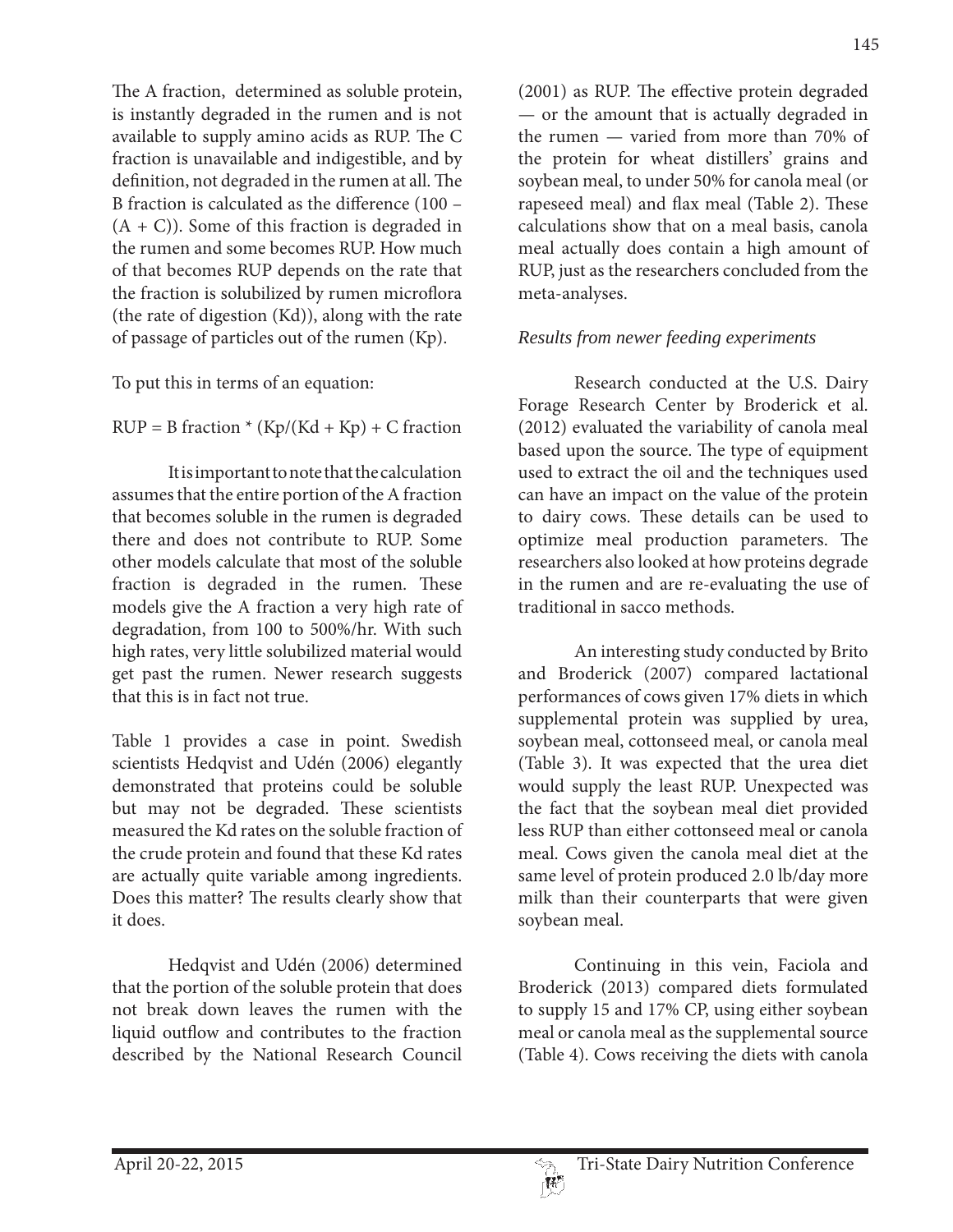meal again out-produced cows consuming soybean meal by approximately 2.0 lb of milk unexpectedly, at both levels of protein!

 Corn distillers grains are another ingredient that is a good value and widely available, but it is difficult to use in diets that may already be high in corn protein from grain and silage. Two studies have demonstrated that blending distillers with canola meal allows cows to better utilize both ingredients. Mulrooney et al. (2009) learned that milk production and feed efficiency were improved by mixing these 2 vegetable proteins sources (Table 5). Similarly, Swanepoel et al. (2014) evaluated milk production when cows were given either high protein distillers grains or canola meal (Table 6). Both meals have the same amount of protein, and in the treatments, each supplied 20% of the total diet DM with the various combinations of these meals. Once again, the mixtures of the 2 meals were demonstrated to improve milk output, feed efficiency, and gain in body condition score. It would seem that using mixes of canola meal and distillers grains will help dairy producers to get the most from both ingredients.

 Canola meal contains more fiber than soybean meal. Because of the fiber content, there was concern that it might not be an appropriate protein for high-forage diets. Schuler et al. (2013) conducted an experiment to compare milk production with diets ranging in forage from 42 to 66% of the total diet DM. All diets utilized canola meal as the supplemental source of protein. As Table 7 shows, there was no loss in energy-corrected milk when cows consumed the high-forage diets.

### *Canola meal calculator*

 Canola meal may be ideally suited to dairy rations in a wide range of feeding

situations. However, the real value will depend upon the cost relative to other available protein sources. Comparing costs, however, can be a daunting task. Should ingredients be compared on the basis of CP alone or on RUP? Some protein sources are high in energy and others bring a valuable nutrient, like phosphorus, to the table.

 Some years back, Howard and Shaver (2004) put together a spreadsheet, FeedVal4, that allowed ingredients to be compared on the basis of their total CP, RUP, energy, fat, calcium and phosphorus contents. With permission, this system was modified to allow costs of feed proteins to be evaluated. Canola meal does not always win on the basis of cost, but the canola meal calculator will provide fair assessments and has been widely received by the industry. It can be found at *canolamazing.com/resources/ canola-meal-calculator* and is a free resource for all to use to their best advantage.

#### **References**

Brito, A.F., and G.A. Broderick. 2007. Effects of different protein supplements on milk production and nutrient utilization in lactating dairy cows. J. Dairy Sci. 90:1816–1827.

Broderick, G.A., S. Columbini, M.A. Karsli, L. Nernberg, and D. Hickling. 2012. Canola meals from different production plants differ in ruminal protein degradability. J. Dairy Sci. 95 (Suppl. 2):611 (Abstr.).

Casséus, L. 2009. Canola, a Canadian success story. In "Canadian Agriculture at a Glance." Statistics Canada, Ottawa, ON.

Evans, E., and M.E. Hodgins. 2012. Canola council surveys dairy industry needs. Feedstuffs, Oct. 8, pp. 14–16.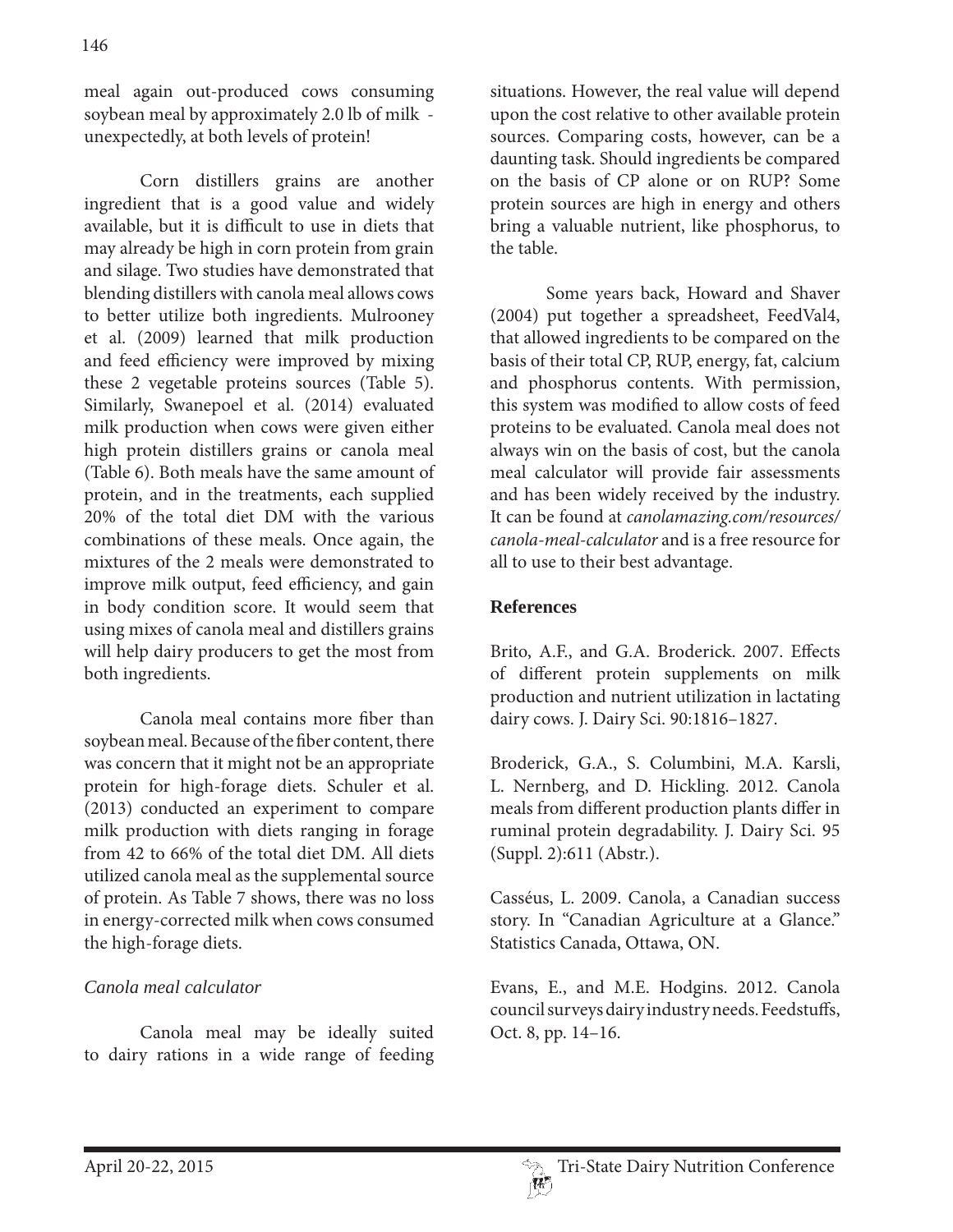Faciola, A., and G. Broderick. 2013. Effects of replacing soybean meal with canola meal for lactating dairy cows fed three different ratios of alfalfa to corn silage. J. Dairy Sci. 96 (E-Suppl. 1):452.

Hedqvist, H., and P. Udén. 2006. Measurement of soluble protein degradation in the rumen. Anim. Feed Sci. Technol. 126:1–21.

Howard, J.T., and R.D. Shaver. 2004. FeedVal4: Feed comparative values calculated from protein (RUP), TDN, fat, calcium and phosphorus. University of Wisconsin Extension Service.

Huhtanen, P., M. Hetta, and C. Swensson. 2011. Evaluation of canola meal as a protein supplement for dairy cows: A review and a meta-analysis. Can. J. Anim. Sci 91: 529-543.

Martineau, R., D.R. Ouellet, and H. Lapierre. 2013.Feeding canola meal to dairy cows: A meta-analysis on lactational responses. J. Dairy Sci 96: 1701-1714.

Martineau, R., D.R. Ouellet, and H. Lapierre. 2014.The effect of feeding canola meal on concentrations of plasma amino acids. J. Dairy Sci. 97:1603-1610.

Mulrooney, C.N., D.J. Schingoethe, K.F. Kalscheur, and A.R. Hippen. 2009. Canola meal replacing distillers' grains with solubles for lactating dairy cows. J. Dairy Sci. 92:5669–5676.

National Research Council. 2001. Nutritional requirements of dairy cattle. 7<sup>th</sup> rev. ed. Natl. Acad. Sci., Washington DC.

Schuler, A.M., K.F. Kalscheur, D.P. Casper, and J.L. Anderson. 2013. Determination of the optimum dietary forage concentration when using canola meal as a primary protein source in lactating dairy cow diets. J. Dairy Sci. 96 (E-Suppl.1):397. (Abstr.).

Swanepoel, N., P.H. Robinson, and L.J. Erasmus. 2014. Determining the optimal ratio of canola meal and high-protein dried distillers' grain protein in diets of high-producing Holstein dairy cows. Anim. Feed Sci. Technol. 189:41– 53.

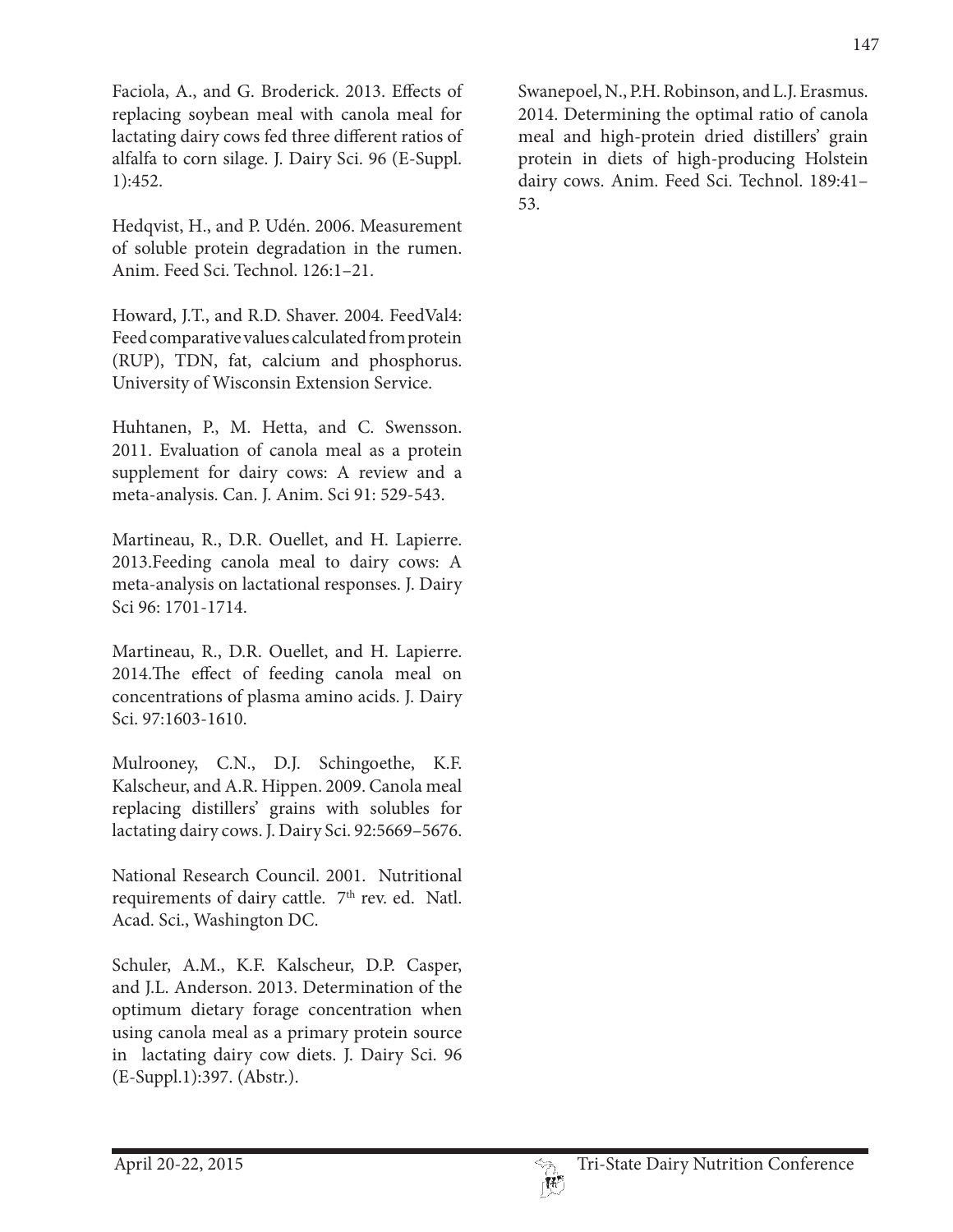| Vegetable Protein Source    | Soluble protein, % of total $\mathbb{C}P^2$ | $Kd1$ <sup>3</sup> % degraded/hr |
|-----------------------------|---------------------------------------------|----------------------------------|
| Canola meal (rapeseed meal) | 20.4                                        | 19                               |
| Flax (linseed meal)         | 58.6                                        | 18                               |
| Lupins                      | 80.2                                        | 34                               |
| Peas                        | 77.8                                        | 39                               |
| Soybean meal                | 16.9                                        | 46                               |
| Wheat distillers grains     | 24.3                                        | 62                               |

Table 1. Rates (Kd) of digestion of the soluble fraction of protein in the rumen for selected ingredients.<sup>1</sup>

1 Hedqvist and Udén, 2006.

 ${}^{2}CP$  = crude protein.

 ${}^{3}$ Kd = rate of digestion.

Table 2. Calculated effective protein degradation, RUP and RUP contributed by meals.<sup>1,2</sup>

|                             | Effective protein<br>degradation, % | RUP,<br>% of CP | Protein,<br>% of meal DM | RUP,<br>% of meal DM |
|-----------------------------|-------------------------------------|-----------------|--------------------------|----------------------|
| Canola meal (rapeseed meal) | 44                                  | 56              | 36.9                     | 20.6                 |
| Flax (linseed meal)         | 46                                  | 54              | 26.8                     | 14.5                 |
| Lupins                      | 56                                  | 44              | 33.8                     | 14.9                 |
| Peas                        | 71                                  | 29              | 25.0                     | 7.25                 |
| Soybean meal                | 73                                  | 27              | 50.6                     | 13.7                 |
| Wheat distillers grains     | 79                                  | 21              | 37.5                     | 7.9                  |

1 Hedqvist and Udén, 2006.

2 RUP = rumen undegraded protein.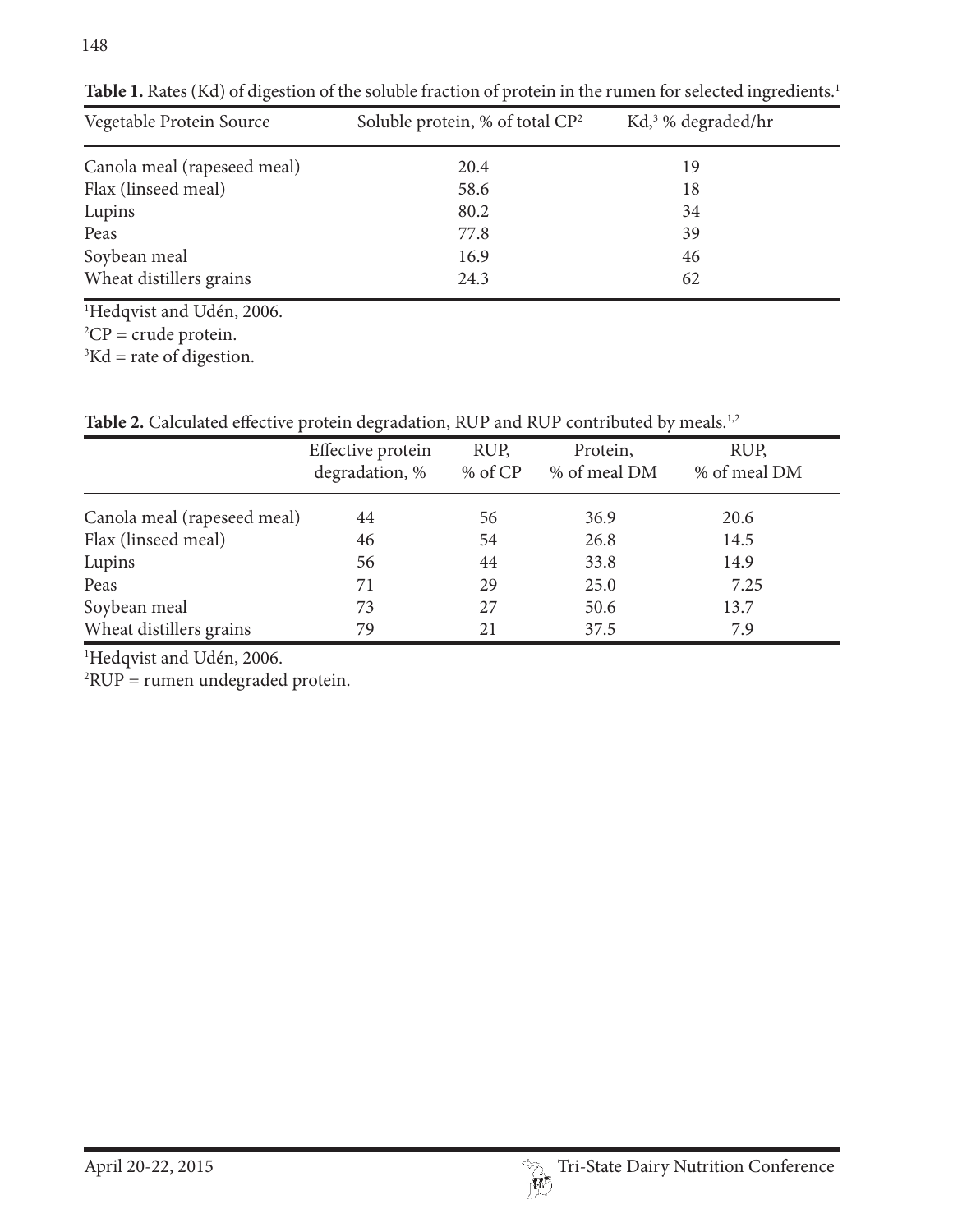|                                                                                            | Added Protein |              |                 |             |  |  |
|--------------------------------------------------------------------------------------------|---------------|--------------|-----------------|-------------|--|--|
| Measurement                                                                                | Urea          | Soybean meal | Cottonseed meal | Canola meal |  |  |
| % of ration $DM^2$                                                                         | 1.9           | 12.1         | 14.1            | 16.5        |  |  |
| Microbial protein, g/day                                                                   | 2,340         | 2,710        | 2,710           | 2,780       |  |  |
| $RUP^3$ , g/day                                                                            | 540           | 990          | 1,350           | 1,150       |  |  |
| Total protein entering the intestines                                                      | 2,880         | 3,700        | 4,060           | 3,930       |  |  |
| $DMI4$ , lb/day                                                                            | 48.7          | 54.3         | 54.5            | 54.9        |  |  |
| Milk yield, lb/day                                                                         | 72.5          | 88.2         | 89.3            | 90.6        |  |  |
| Protein yield, lb/day                                                                      | 2.03          | 2.71         | 2.60            | 2.80        |  |  |
|                                                                                            | 2.23          | 2.69         | 2.60            | 2.84        |  |  |
| Fat yield, lb/day<br><sup>1</sup> Brito and Broderick, 2007<br>$2DM = \frac{1}{2}m$ mottor |               |              |                 |             |  |  |

Table 3. Comparison between vegetable proteins and urea.<sup>1</sup>

 $2$ DM = dry matter

3 RUP = rumen undegraded protein

 $\mathrm{^{4}DMI} = \mathrm{dry}$  matter intake

**Table 4.** Performance of lactating dairy cows fed low- or moderate-protein diets with canola meal or soybean meal.<sup>1</sup>

|                                             |              | 15% CP       | 17% CP       |              |  |
|---------------------------------------------|--------------|--------------|--------------|--------------|--|
| Measurement                                 | Soybean meal | Canola meal  | Soybean meal | Canola meal  |  |
| Dry matter intake, lb/day                   | 54.6         | 55.6         | 55.4         | 56.1         |  |
| Milk yield, lb/day<br>Protein yield, lb/day | 86.9<br>2.62 | 88.4<br>2.66 | 87.8<br>2.66 | 90.4<br>2.73 |  |
| Fat yield, lb/day                           | 3.43         | 3.50         | 3.52         | 3.63         |  |

1 Faciola and Broderick, 2013.

Table 5. Synergistic effects between canola meal (CM) and corn distillers grains (DDGS).<sup>1</sup>

|                                     | Diet |            |            |             |  |  |
|-------------------------------------|------|------------|------------|-------------|--|--|
|                                     |      | $2/3$ CM   | $1/3$ CM   |             |  |  |
| Measurement                         | CM   | $1/3$ DDGS | $2/3$ DDGS | <b>DDGS</b> |  |  |
| DMI <sub>2</sub> lb/day             | 55.4 | 55.9       | 57.0       | 55.2        |  |  |
| Milk, lb/day                        | 77.4 | 78.8       | 79.9       | 75.5        |  |  |
| Milk fat, lb/day                    | 2.95 | 3.19       | 3.01       | 2.90        |  |  |
| Protein, lb/day                     | 2.37 | 2.42       | 3.21       | 2.26        |  |  |
| Energy-corrected milk (ECM), lb/day | 80.7 | 84.5       | 79.2       | 78.5        |  |  |
| ECM/DMI                             | 1.46 | 1.53       | 1.42       | 1.44        |  |  |

1 Mulrooney et al., 2009.

 $^{2}$ DMI = dry matter intake.